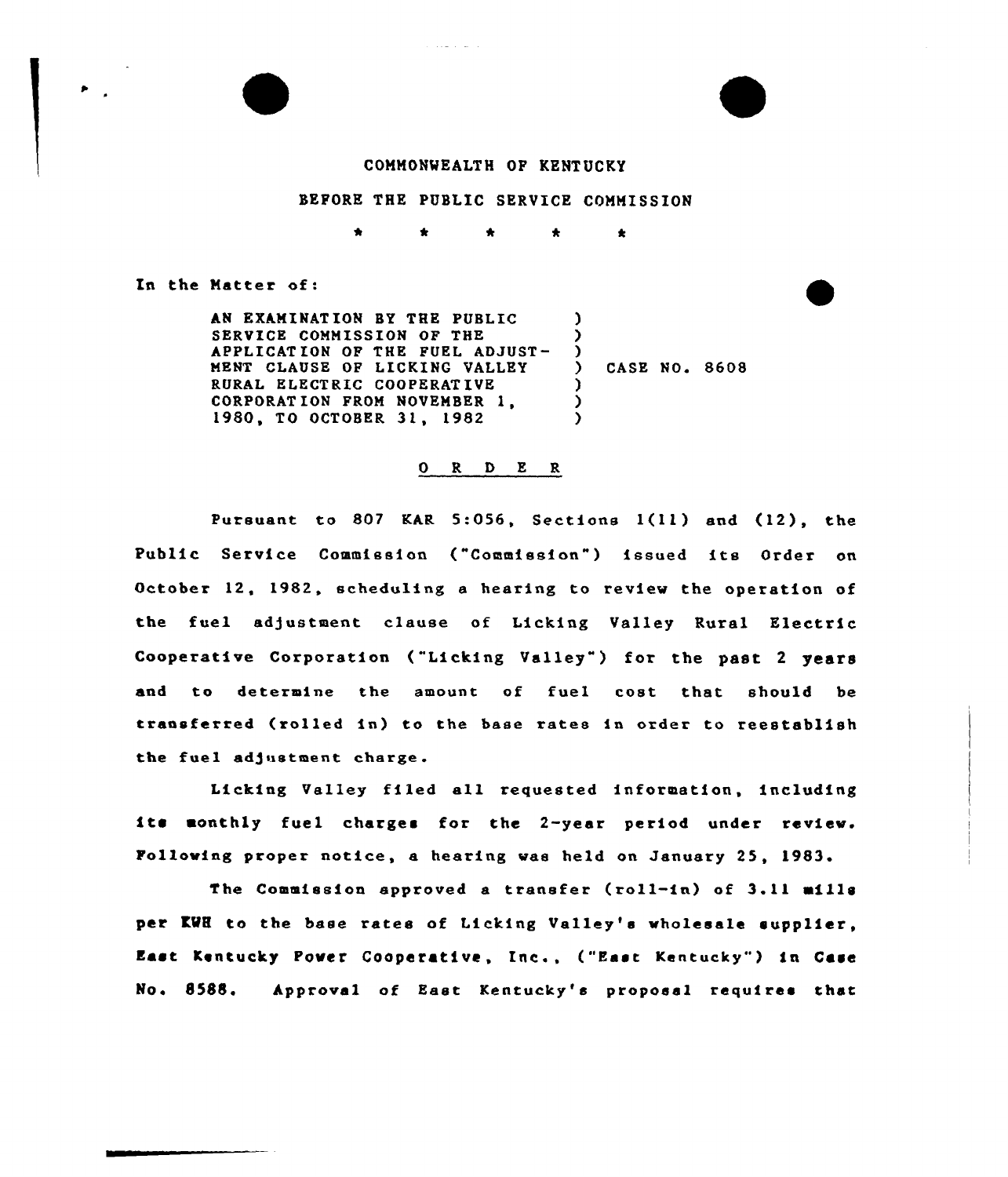Licking Valley also be authorized to roll in those same fuel costs to its base rates

The Commission has reviewed the monthly fuel adjustment clause filing made by Licking Valley in conjunction with the schedule of over- or under-recovered fuel costs filed in this proceeding. This review indicates that the Commission should revise the monthly fuel adjustment clause filing form to minimize errors.

The Commission, having considered the evidence of xecord and being advised, is of the opinion and finds that:

1. Licking Valley has complied in all material respects with the provisions of 807 KAR 5:056.

2. Licking Valley's wholesale supplier has been authorized to transfer (roll in) to its base rates fuel costs of 3.11 mills per KWH in Case No. 8588.

3. Licking Valley should be authoxized to increase the rates charged its customers by 3.43 mills per KWH in order to transfer fuel costs rolled in by East Kentucky from the fuel adjustment clause to the base xates pursuant to the Commission's Order in Case No. 8588 and applicable line loss, and this can best be accomplished by an energy adder to each KMH sold.

4. The revised rates end charges in Appendix A. are designed to reflect the transfer of fuel costs from the fuel adjustment clause rate to the base rates.

5. The monthly fuel adjustment clause filing form currently being filed by Licking Valley should be revised

 $-2-$ 

كالمالي والمتمالي والمرابين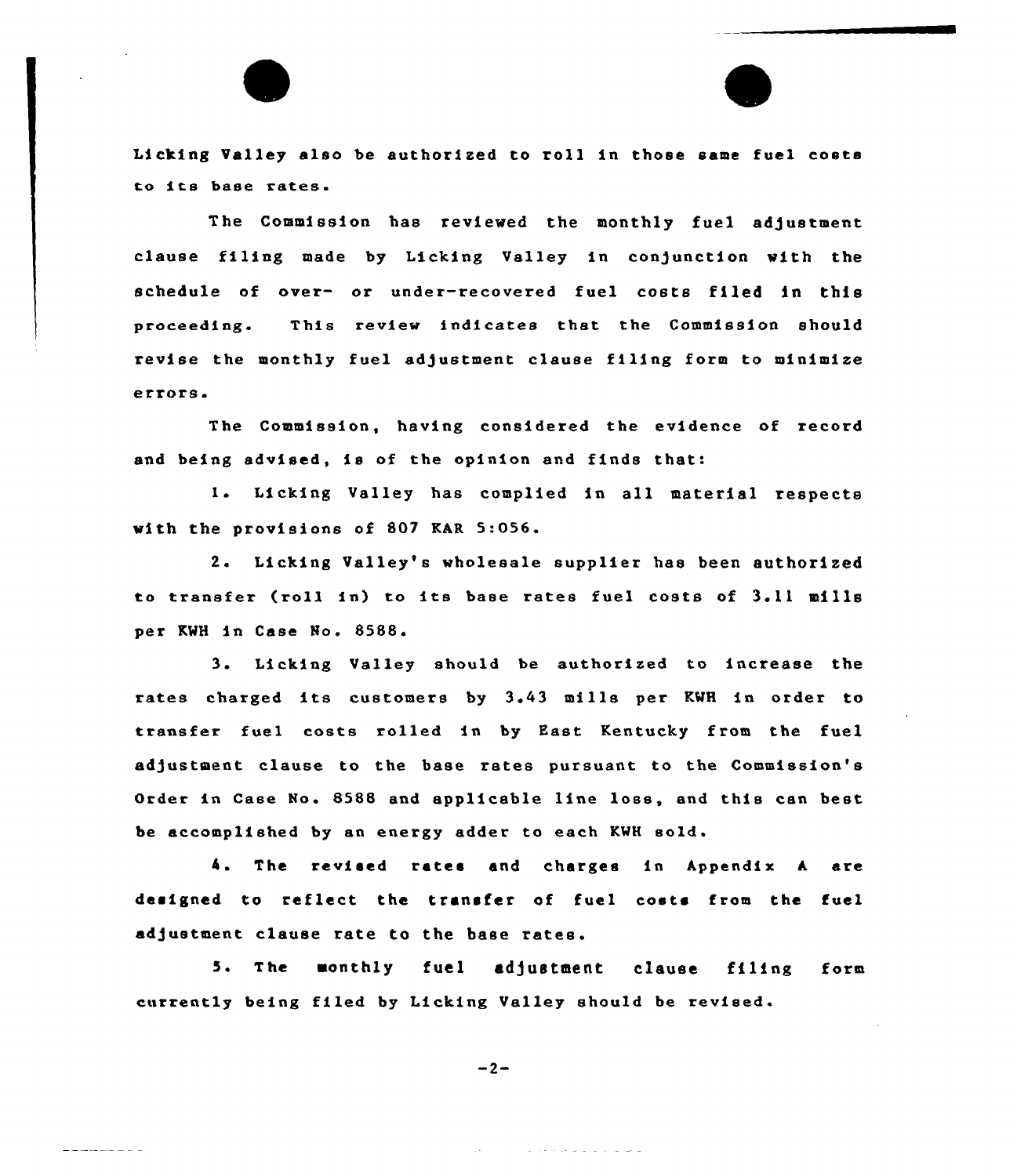IT IS THEREFORE ORDERED that the charges collected by Licking Valley through the fuel adjustment clause for the period November 1, 1980, through October 31, 1982, be and they hereby are approved.

IT IS FURTHER ORDFRED that Licking Valley be and it hereby is authorized to transfer to its base rates fuel costs transferred by its wholesale supplier pursuant to Case No. 8588.

IT IS FURTHER ORDFRED that the rates in Appendix <sup>A</sup> be and they hereby are approved for service rendered by Licking Valley on and after June 1, 1983, which is also the effective date for East Kentucky's rates.

IT IS FURTHER ORDERED that within 30 days from the date of this Order Licking Valley shall file with the Commission its revised tariff sheets setting out the rates approved herein.

IT IS FURTHER ORDERED that the revised monthly fuel clause form in Appendix <sup>B</sup> shall be used by Licking Valley for all filings made after the date of this Order pursuant to 807 KAR 5:056 to recover or refund fuel charges or credits billed or refunded by its wholesale supplier.

Done at Frankfort, Kentucky, this 3rd day of June, 1983.

PUBLIC SERVICE COMMISSION

 $\overline{\mathcal{L}}$ rmnn

Vfce Chairman

Commission

ATTEST:

Secretary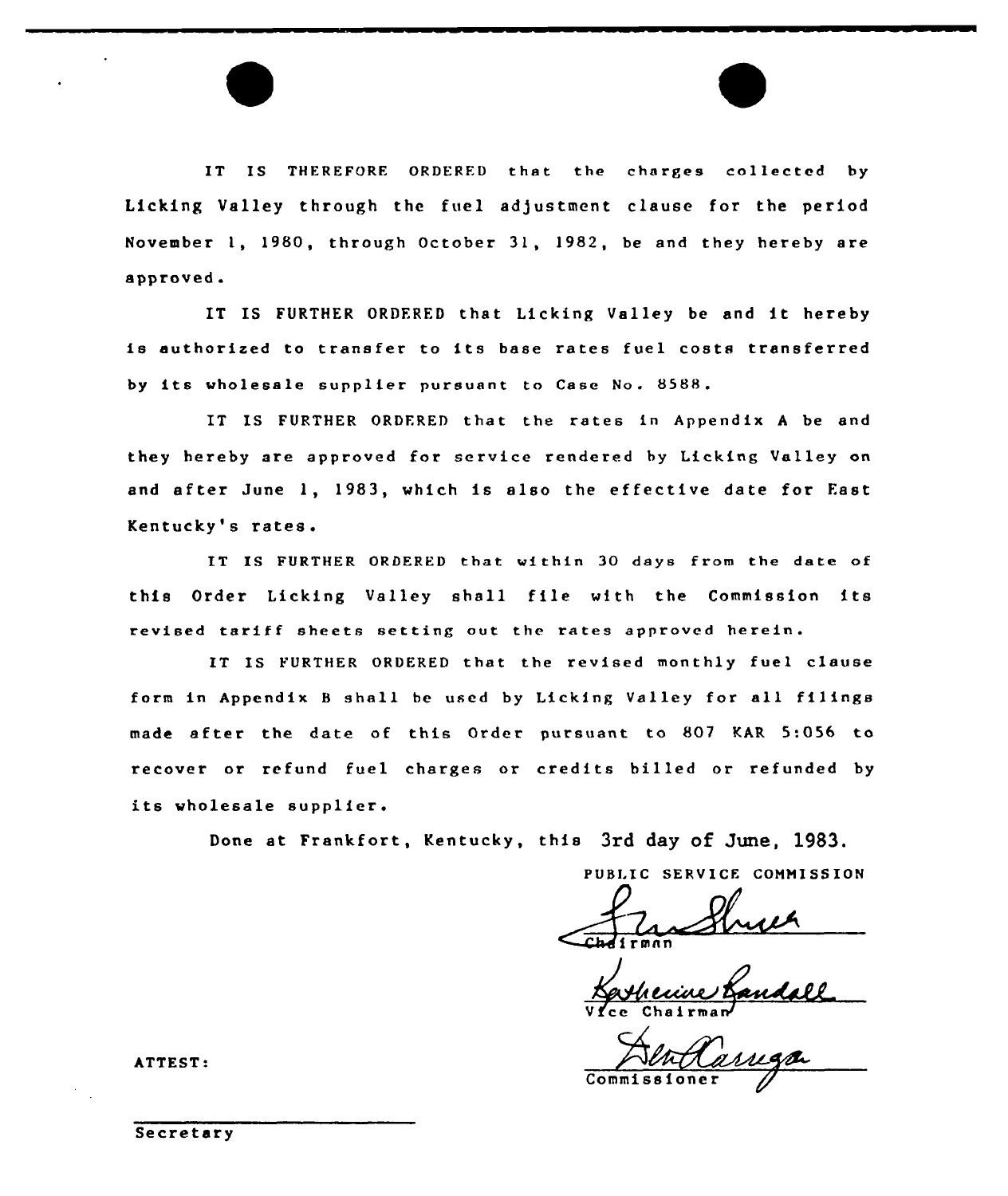# APPENDIX A

# APPENDIX TO AN ORDER OF THE KENTUCKY PUBLIC SERVICE COMMISSION IN CASE NG. 8608 DATED JUNE 3, 1983

The folloving rates and charges are prescribed for the customers in the area served by Licking Valley Rural Electric Cooperative Corporation. All other rates and charges not specifically mentioned herein shall remain the same as those in effect under authority of this Commission prior to the date of this Order.

# SCHEDULF. A FARM AND HCME SERVICE\*

Rate:

Customer charge per delivery point. Energy charge per KWH \$4.75 Per Month .06292 Per KWH

# SCHEDULE 8 COMMERCIAL AND SMALL POWER SERVICE\*

## Rate:

Customer charge per delivery point Energy charge per KWH \$11.07 Per Month .Oe879 Per KWH

A demand charge of  $$4.38$  per KW in excess of 10 KW.

SCHEDULE B-1 - PERYANENT INSTALLATIONS COMMERCIAL AND SMALL POWER SERVICE\*

### Rate:

Customer charge per delivery point Energy charge per KWH \$11.07 Per Month .05937 Per KWH

A demand charge of  $$4.38$  per KW in excess of 10 KW.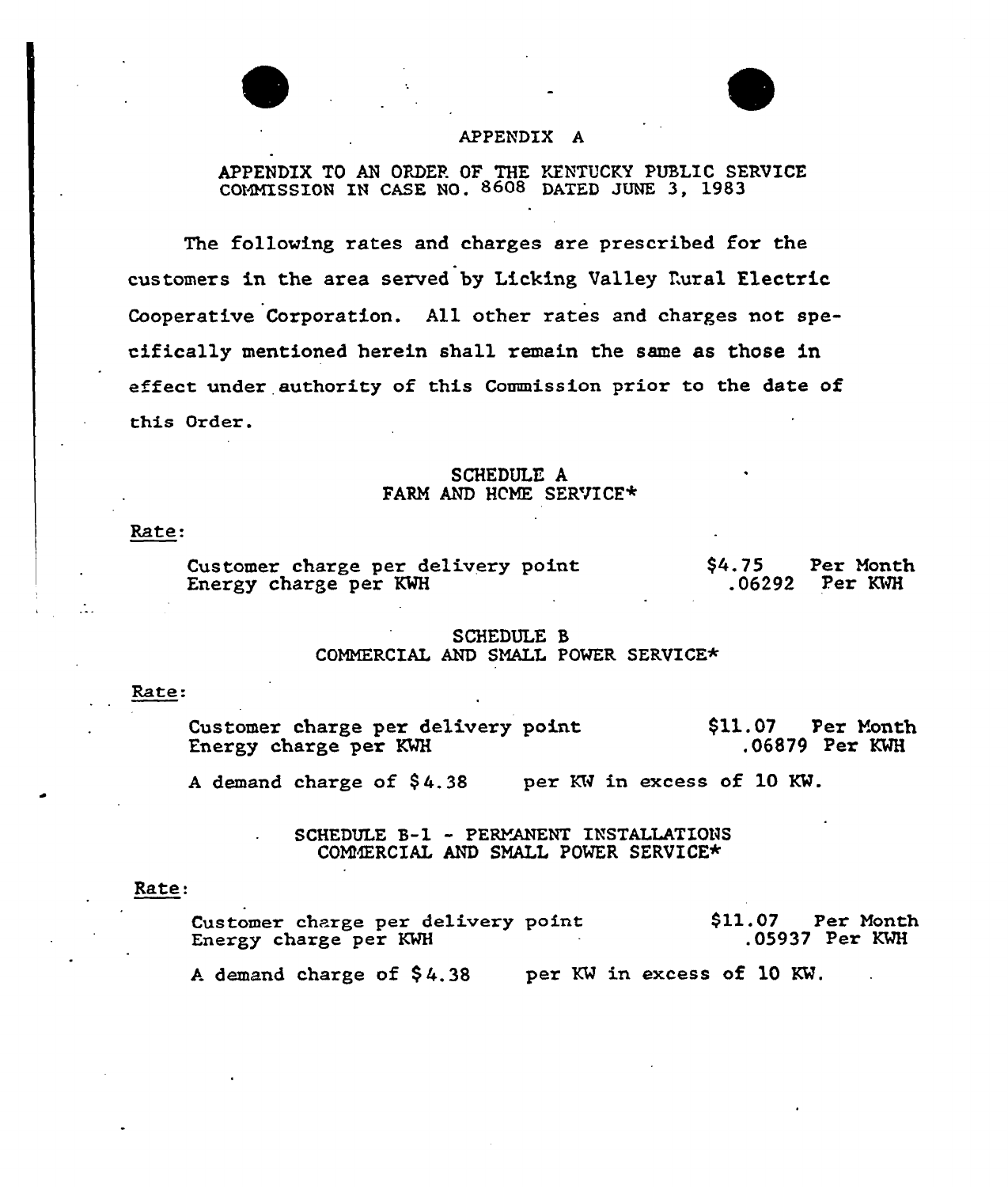



#### SCREDULE B-2

# ALL ELECTRIC SMALL POMER SERVICE PERMANENT INSTALLATIONS\*

## Rate:

Customer charge per delivery point Energy charge per M \$4. 75 Per Yanth .06292 Per M'H

## SCHEDULE E

SERVICE TO SCHOOLS. CHURCHES AND COMMUNITY HALLS\*

#### Rate:

Customer charge per delivery point Energy charge per KMH \$4.75 Per Month .06292 Per KMH

## SCHEDULE LP LARGE POMER SERVICE\*

#### Rate:

Customer charge per delivery point Energy charge per KWH

\$44.27 Per Month .05449 Per KWH

<sup>A</sup> demand charge of \$ 4.38 per KM

# SCHEDULE LPR LARGE POVER RATE\*

#### Rate.

Customer charge per delivery point<br>Energy charge per KWH  $$85.04$  Per Month .04748 Per KWH

Demand charge of \$4.38 per KW

# SCHEDULE SL SECURITY LIGHTS AND/OR RURAL LIGHTING\*

#### Rate:

Service for the unit will be unmetered, and will be a 175 Matt Mercury Vapor type  $6, 6, 32$  each, per month.

## ~Fuel Adjustment Clause

All rates are applicable to the Fuel Adjustment Clause and may be increased or decreased by an amount per FUH equal to the fuel be increased of decreased by an amount per limited at to the rue it plus an allowance for line losses. The allowance for line losses will not exceed 10% and is based on a twelve-month moving average of such losses. This Fuel Clause is subject to all other applicable provisions as set out i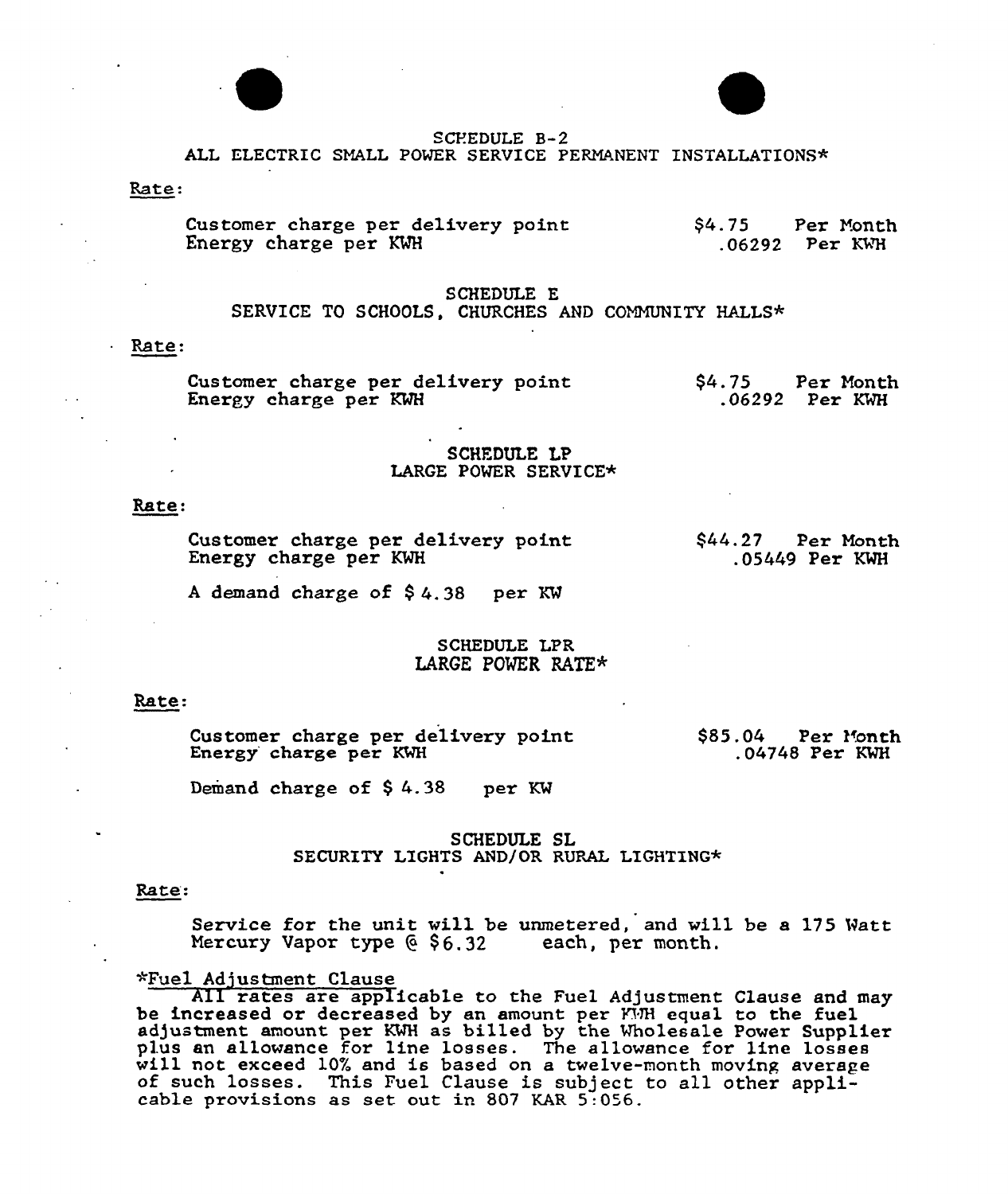| <b>ATILLAD'</b>   |
|-------------------|
|                   |
|                   |
|                   |
|                   |
|                   |
|                   |
|                   |
|                   |
| <b>FUEL</b>       |
|                   |
|                   |
|                   |
|                   |
|                   |
|                   |
|                   |
|                   |
| <b>ADJUSTHEMT</b> |
|                   |
|                   |
|                   |
|                   |
|                   |
|                   |
|                   |
| <b>CLAUSE</b>     |
|                   |
|                   |
|                   |
|                   |
|                   |
| C <sub>N</sub>    |
|                   |
|                   |
|                   |
|                   |
|                   |
| deport            |
|                   |
|                   |
|                   |
|                   |
|                   |
|                   |

n<br>N<br>Str

| MONTILY FUEL ADJUSTMENT CLAUSE (FAC) Report                                                                                    |                                                                                                                        | Page 1 of 3<br>Appendix B |
|--------------------------------------------------------------------------------------------------------------------------------|------------------------------------------------------------------------------------------------------------------------|---------------------------|
| COMPANY:                                                                                                                       | POWER SUPPLIER:                                                                                                        |                           |
| Disposition of Energy (KWI)<br>- Month ou                                                                                      | Purchased Power<br>1                                                                                                   | <b>Nonth of:</b>          |
| $\mathbf{C}$<br>Total Purclases                                                                                                | با<br>ئا<br>Fuel Adjustment Charge (Credit):<br>$\ddot{\cdot}$<br><b>B111ed</b><br>by supplier                         |                           |
| un't.<br><b>Sales</b><br>Company Use<br>(Ultimate<br>Consumer)                                                                 | ှ<br>$\ddot{a}$<br>Unrecoverable - Schedule 2<br>(Over)<br>Under Recovery (L12)                                        |                           |
| Total Sales<br>$\tilde{L}$<br>$+13)$                                                                                           | ဗ<br>Recoverable Fuel Cost<br>(213 A+B-C)                                                                              |                           |
| ِسٍ<br>Line Loss & Unaccounted for<br>$(11)$ less $14)$                                                                        | 14.<br>Supplier's<br>Number of KMI Purchased<br><b>PAC:</b>                                                            |                           |
|                                                                                                                                | ↭<br>per KWH<br>$(113A + 14)$                                                                                          | ۰.                        |
| $\frac{(\text{10} \text{C})}{\text{20} \cdot \text{C}}$<br>$\frac{1}{2}$<br><b>Under Recovery</b><br>$\mathbf{I}$<br>Month of: | Line<br>$\frac{1.085}{2}$                                                                                              |                           |
| $\cdot$<br>1ser <sub>1</sub><br>FAC Rate Billed Consumers                                                                      | $\overline{5}$<br><b>Last</b><br>12 Months Actual $(2)$ -                                                              |                           |
| $\mathbf{r}$<br>97 uo<br>Gross<br>KWH Billed at the Rate                                                                       | 18.<br>:21<br>Line<br>1ser <sub>I</sub><br>5307<br>Month<br>for Month on L17<br>Used to Compute<br>917<br>$\mathbf{r}$ |                           |
| $\ddot{\bm{c}}$<br>$\cdot^{\circ}$<br>Net KI/H B111ed<br>Adjustments to<br>Sulling (KWI)<br>at the Rate on                     | Calculation of FAC Billed Consumers<br>$\frac{1}{2}$<br><b>Sales</b><br>$(11 + 51)$<br>8 SB<br>Percent of Purchases    |                           |
| ō.<br>Fuel Charge<br>$16(17 \pm 18)$<br>Compute I6<br>(Credit) Used to                                                         | 30.<br>Recovery Rate \$ per KWI<br>(100% less<br>percentage on L16)                                                    |                           |
| $\overline{1}$<br><b>FAC Revenue</b><br>from L6 (net<br>(Refund) Resulting<br>of billing adj.)                                 | FAC \$ per KWH (L20 + L19)<br>$(113D + 114)$                                                                           |                           |
| 12.<br>Recovery (L10 less L11)<br>Total (Over) or Under                                                                        | 21.<br>22.<br>FAC £<br>per KMI (L21 x 100)                                                                             |                           |
| Line<br>22<br>reflects a Fuel Adjustment Charge (Credit)<br>$\frac{1}{2}$<br>'n                                                | per KMH to be applied to bills rendered on and after                                                                   |                           |
| $\overline{5}$<br>Issued<br>$\frac{3}{2}$                                                                                      |                                                                                                                        | $\overline{5}$            |
| Issued by:<br>Title:                                                                                                           |                                                                                                                        |                           |
| <b>Address:</b><br>Telephone:                                                                                                  |                                                                                                                        |                           |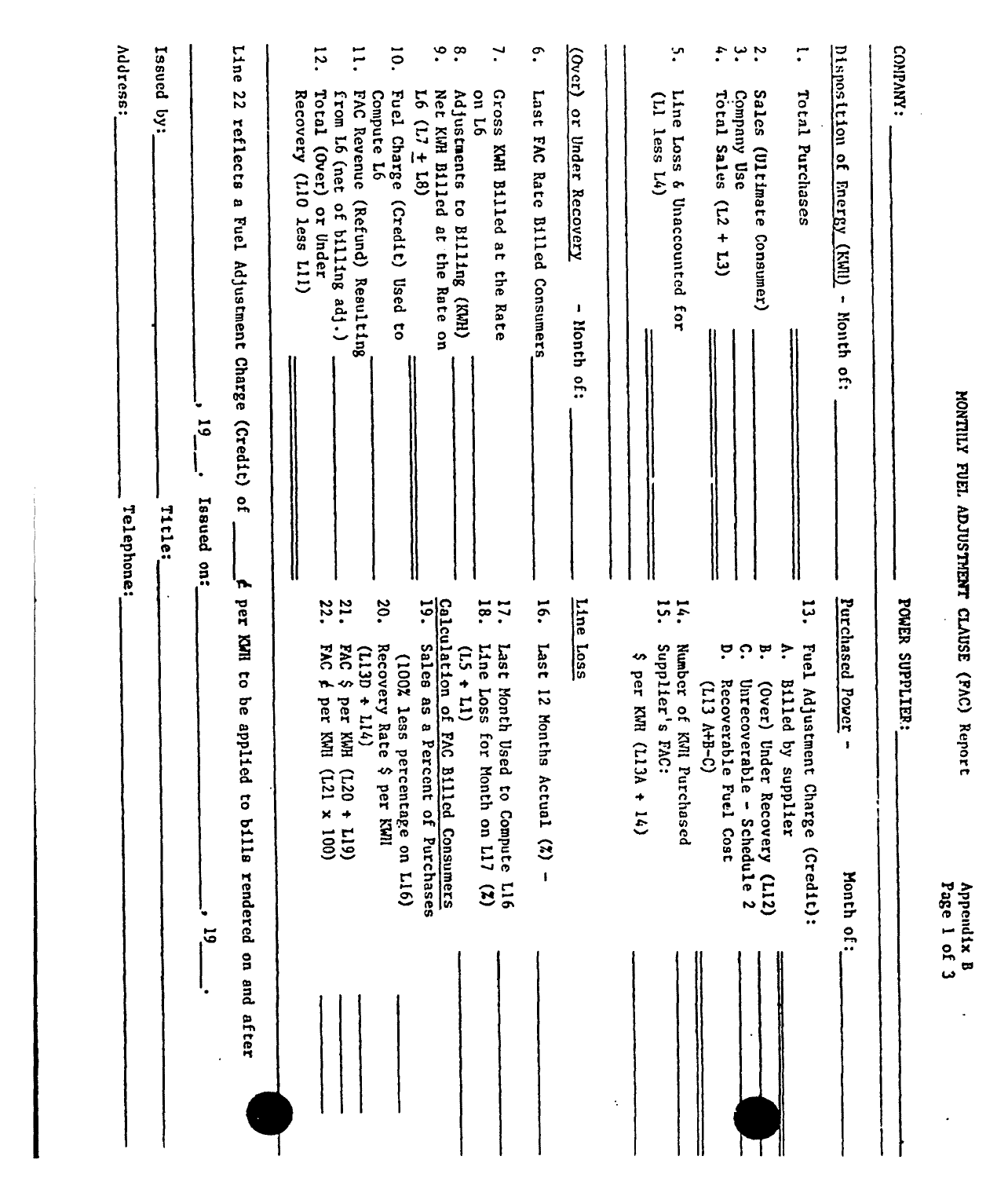

APPENDIX B PAGE 2 OF 3

# SCHEDULE 1 TWELVE MONTH ACTUAL LINE LOSS FOR FUEL ADJUSTMENT CHARGE COMPUTATION FOR 198 (a) (b) (c) (d) KWH PURCHASED KWH SOLD OFFICE USE KWH LOSSES Previous twelve months total -Less: Prior year-current month total -Plus: Current year-current month total -Most Recent Twelve Month Total -(d)  $\qquad \qquad \qquad \bullet$  (a)  $\qquad \qquad \bullet$  Enter on line 16 of the current wonth's (FAC) Report